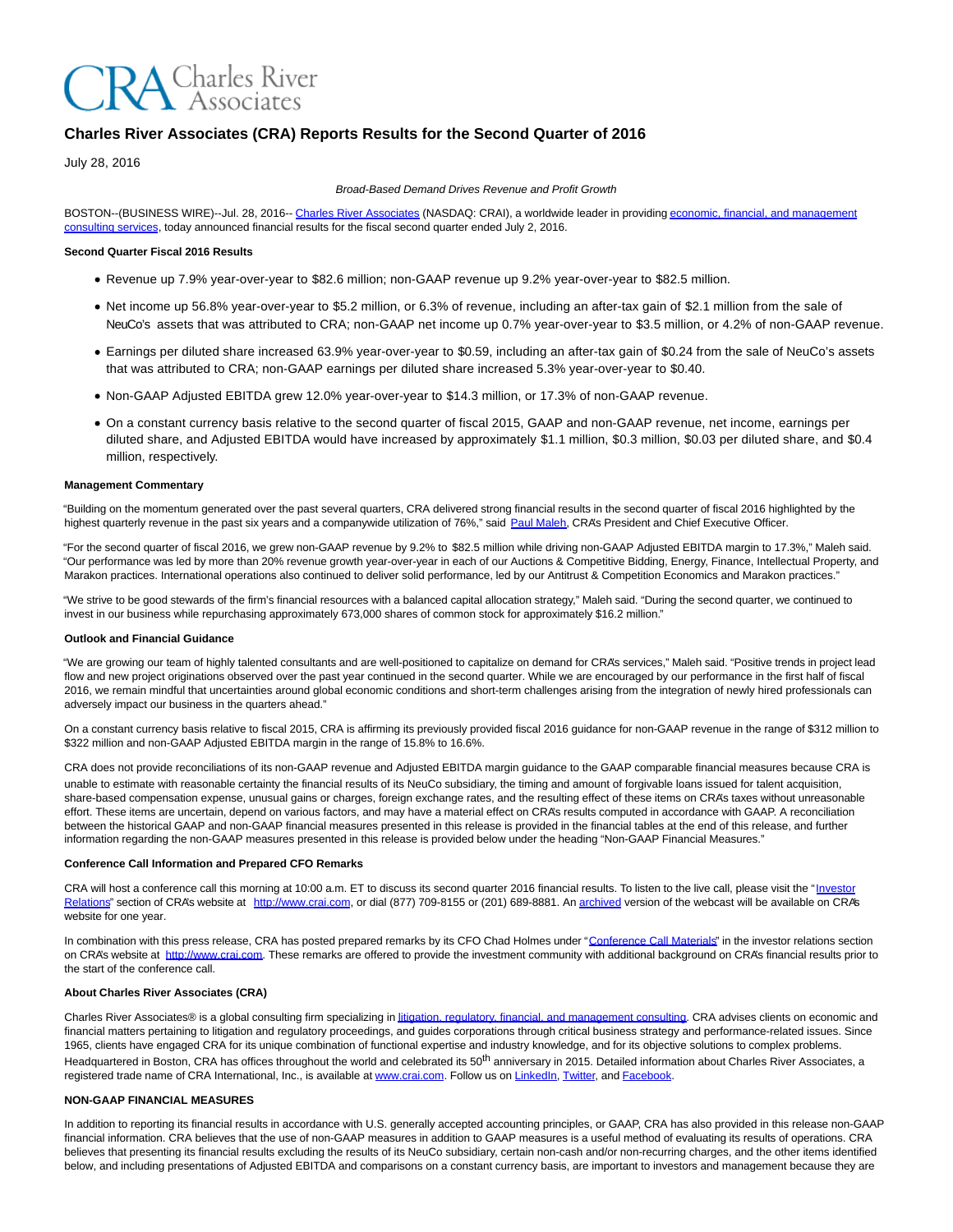more indicative of CRA's ongoing operating results and financial condition. These non-GAAP financial measures should be considered in conjunction with, but not as a substitute for, the financial information presented in accordance with GAAP, and the results calculated in accordance with GAAP and reconciliations to those results should be carefully evaluated. The non-GAAP financial measures used by CRA may be calculated differently from, and therefore may not be comparable to, similarly titled measures used by other companies. Specifically, for the second quarter of fiscal 2016, the second quarter of fiscal 2015, the year-to-date period ended as of the second quarter of fiscal 2016, and its full 2016 fiscal year guidance, CRA has excluded NeuCo's results, and for the year-to-date period ended as of the second quarter of 2015, CRA has excluded NeuCo's results and a non-cash charge relating to an increased liability for a future contingent consideration payment relating to a prior acquisition. Also, in calculating "Adjusted EBITDA" from net income (loss) attributable to CRA for these fiscal periods and for purposes of the full 2016 fiscal year guidance for Adjusted EBITDA margin, CRA has excluded net income (loss) attributable to noncontrolling interest (net of tax), interest expense (income), net, provision for income taxes, other expense (income), net, and the following non-cash expenses: depreciation and amortization, share-based compensation expenses, and amortization of forgivable loans.

Finally, CRA believes that fluctuations in foreign currency exchange rates can significantly affect its financial results. Therefore, CRA provides a constant currency presentation to supplement disclosures regarding its results of operations and performance. CRA calculates constant currency amounts by converting its applicable fiscal period local currency financial results using the prior fiscal year's corresponding period exchange rates. CRA has presented in this press release its GAAP and non-GAAP revenue, net income, and earnings per diluted share, and its Adjusted EBITDA, for the second quarter of fiscal 2016 on a constant currency basis relative to the second quarter of fiscal 2015, and its guidance for fiscal 2016 non-GAAP revenue and Adjusted EBITDA margin on a constant currency basis relative to fiscal 2015.

#### **SAFE HARBOR STATEMENT**

Statements in this press release concerning our future business, operating results and financial condition, including quidance on future non-GAAP revenue and non-GAAP Adjusted EBITDA margin, and statements regarding our capital allocation strategy, the future continuation of current trends, our future hiring, or our consultants' ability to capitalize on demand for our services, and statements using the terms "looking forward," "expect," "trends," "believes," "should," or similar expressions, are "forward-looking" statements as defined in Section 21 of the Exchange Act. These statements are based upon our current expectations and various underlying assumptions. Although we believe there is a reasonable basis for these statements and assumptions, and these statements are expressed in good faith, these statements are subject to a number of additional factors and uncertainties. Our actual non-GAAP revenue and non-GAAP Adjusted EBITDA margin in fiscal 2016 on a constant currency basis relative to fiscal 2015 could differ materially from the guidance presented herein, and our actual performance and results may differ materially from the performance and results contained or implied by the other forward-looking statements made herein, due to many important factors. These factors include, but are not limited to, the loss of key employee consultants or non-employee experts; their failure to generate engagements for us; our inability to attract, hire or retain qualified consultants, or to integrate and utilize existing consultants and personnel; the unpredictable nature and risk of litigation-related projects; dependence on the growth of our management consulting practice; the change in demand for our services; the potential loss of clients; changes in the law that affect our practice areas; global economic conditions including less stable political and economic environments; civil disturbances or other catastrophic events that reduce business activity; foreign exchange rate fluctuations; intense competition; our attributable annual cost savings; changes in our effective tax rate; share dilution from our stock-based compensation; integration and generation of existing and new clients; unanticipated expenses and liabilities; the risk of impairment write downs to our intangible assets, including goodwill; risks associated with acquisitions (past, present, and future); risks inherent in international operations; changes in accounting standards, rules and regulations; integration and management of new and existing offices; the ability of clients to terminate engagements with us on short notice; our ability to collect on forgivable loans should any become due; general economic conditions; the performance of our NeuCo subsidiary or the impact of the sale of its business; and professional and other legal liability. Further information on these and other potential factors that could affect our future business, operating results, and financial condition is included in our periodic filings with the Securities and Exchange Commission, including risks under the heading "Risk Factors." We cannot guarantee any future results, levels of activity, performance, or achievement. We undertake no obligation to update any forward-looking statements after the date of this press release, and we do not intend to do so.

#### **CRA INTERNATIONAL, INC.**

#### **UNAUDITED CONDENSED CONSOLIDATED STATEMENTS OF OPERATIONS INCLUDING A RECONCILIATION TO NON-GAAP RESULTS FOR THE QUARTER ENDED JULY 2, 2016 COMPARED TO THE QUARTER ENDED JULY 4, 2015 (In thousands, except per share data)**

|                                                                           |             |                                   | Quarter Ended July 2, 2016    |                                   | Quarter Ended July 4, 2015 |             |                                   |                               |                                   |                           |  |  |
|---------------------------------------------------------------------------|-------------|-----------------------------------|-------------------------------|-----------------------------------|----------------------------|-------------|-----------------------------------|-------------------------------|-----------------------------------|---------------------------|--|--|
|                                                                           |             |                                   | <b>Adjustments</b><br>to      |                                   | <b>Adjustments</b><br>to   |             |                                   |                               |                                   |                           |  |  |
|                                                                           |             | <b>GAAP</b>                       | <b>GAAP</b>                   |                                   | Non-GAAP                   |             | <b>GAAP</b>                       | <b>GAAP</b>                   |                                   | <b>Non-GAAP</b>           |  |  |
|                                                                           | <b>GAAP</b> | $%$ of<br><b>Results Revenues</b> | <b>Results</b><br>(NeuCo) (1) | <b>Non-GAAP</b><br><b>Results</b> | $%$ of<br><b>Revenues</b>  | <b>GAAP</b> | $%$ of<br><b>Results Revenues</b> | <b>Results</b><br>(NeuCo) (1) | <b>Non-GAAP</b><br><b>Results</b> | $%$ of<br><b>Revenues</b> |  |  |
| Revenues                                                                  | \$82,607    | 100.0%                            | \$<br>88                      | \$<br>82,519                      | 100.0%                     | \$76,535    | 100.0%                            | \$<br>937                     | \$<br>75,598                      | 100.0%                    |  |  |
| Costs of services                                                         | 57,950      | 70.2%                             | 128                           | 57,822                            | 70.1%                      | 50,675      | 66.2%                             | 365                           | 50,310                            | 66.5%                     |  |  |
| Gross profit                                                              | 24,657      | 29.8%                             | (40)                          | 24,697                            | 29.9%                      | 25,860      | 33.8%                             | 572                           | 25,288                            | 33.5%                     |  |  |
| Selling, general and administrative                                       |             |                                   |                               |                                   |                            |             |                                   |                               |                                   |                           |  |  |
| expenses                                                                  | 16,856      | 20.4%                             | 227                           | 16,629                            | 20.2%                      | 18,667      | 24.4%                             | 830                           | 17,837                            | 23.6%                     |  |  |
| Depreciation and amortization                                             | 2,121       | 2.6%                              |                               | 2,121                             | 2.6%                       | 1,545       | 2.0%                              |                               | 1,545                             | 2.0%                      |  |  |
| Income (loss) from operations                                             | 5,680       | 6.9%                              | (267)                         | 5,947                             | 7.2%                       | 5,648       | 7.4%                              | (258)                         | 5,906                             | 7.8%                      |  |  |
| Interest and other income (expense).<br>net                               | 3,589       | 4.3%                              | 3,836                         | (247)                             | $-0.3%$                    | (257)       | $-0.3%$                           | (14)                          | (243)                             | $-0.3%$                   |  |  |
| Income (loss) before provision for<br>income taxes and                    |             |                                   |                               |                                   |                            |             |                                   |                               |                                   |                           |  |  |
| noncontrolling interest                                                   | 9,269       | 11.2%                             | 3,569                         | 5,700                             | 6.9%                       | 5,391       | 7.0%                              | (272)                         | 5,663                             | 7.5%                      |  |  |
| Provision for income taxes                                                | (2,502)     | $-3.0%$                           | (308)                         | (2, 194)                          | $-2.7%$                    | (2, 189)    | $-2.9%$                           | (7)                           | (2, 182)                          | $-2.9%$                   |  |  |
| Net income (loss)                                                         | 6,767       | 8.2%                              | 3,261                         | 3,506                             | 4.2%                       | 3,202       | 4.2%                              | (279)                         | 3,481                             | 4.6%                      |  |  |
| Net (income) loss attributable to<br>noncontrolling interests, net of tax | (1, 552)    | $-1.9%$                           | (1, 552)                      |                                   | 0.0%                       | 123         | 0.2%                              | 123                           |                                   | 0.0%                      |  |  |
| Net income (loss) attributable to CRA<br>International, Inc.              | \$5,215     | 6.3%                              | -\$<br>1,709                  | 3,506<br>\$                       | 4.2%                       | \$3,325     | 4.3%                              | \$<br>(156)                   | 3,481<br>\$                       | 4.6%                      |  |  |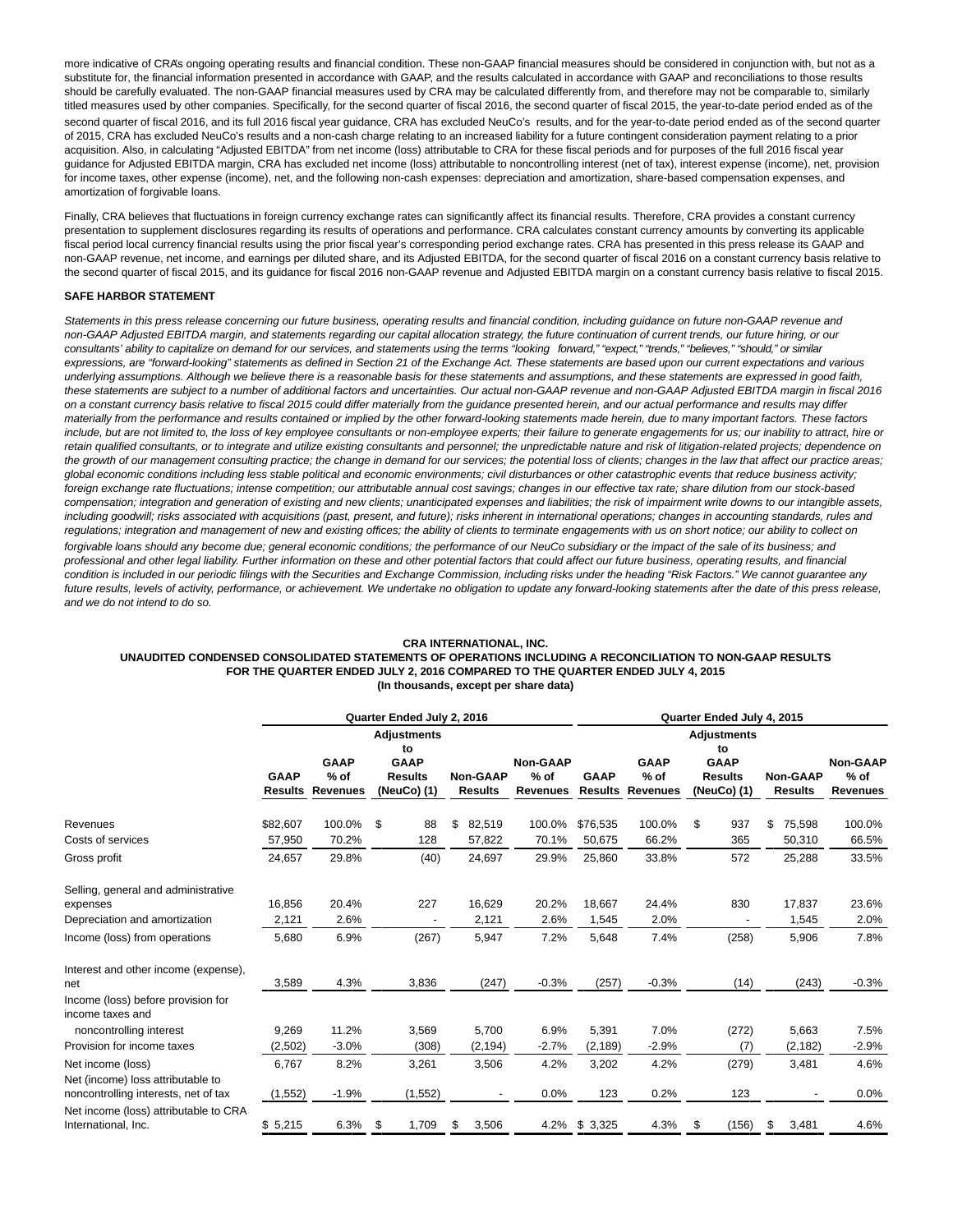Net Income per share attributable to

| CRA International, Inc.:                          |       |       |            |       |
|---------------------------------------------------|-------|-------|------------|-------|
| <b>Basic</b>                                      | 0.60  | 0.40  | 0.37<br>S. | 0.39  |
| <b>Diluted</b>                                    | 0.59  | 0.40  | 0.36       | 0.38  |
| Weighted average number of shares<br>outstanding: |       |       |            |       |
| <b>Basic</b>                                      | 8,695 | 8,695 | 9,034      | 9,034 |
| <b>Diluted</b>                                    | 8,779 | 8,779 | 9,253      | 9,253 |

(1) These adjustments include activity related to NeuCo, our majority owned subsidiary, in the Company's GAAP results. In April 2016, substantially all of NeuCo's assets were sold. As part of the sale, NeuCo's name was subsequently changed to GNU123 Liquidating Corporation, but for ease of presentation, CRA refers to it as "NeuCo" in these tables.

## **CRA INTERNATIONAL, INC.**

## **UNAUDITED CONDENSED CONSOLIDATED STATEMENTS OF OPERATIONS INCLUDING A RECONCILIATION TO NON-GAAP RESULTS FOR THE YEAR-TO-DATE PERIOD ENDED JULY 2, 2016 COMPARED TO THE YEAR-TO-DATE PERIOD ENDED JULY 4, 2015 (In thousands, except per share data)**

|                                                                                         |                               |                                          | Year-To-Date Period Ended July 2, 2016                                   |                                   |                                       | Year-To-Date Period Ended July 4, 2015 |                                          |                                                                                            |                                                                   |                            |                                       |  |  |
|-----------------------------------------------------------------------------------------|-------------------------------|------------------------------------------|--------------------------------------------------------------------------|-----------------------------------|---------------------------------------|----------------------------------------|------------------------------------------|--------------------------------------------------------------------------------------------|-------------------------------------------------------------------|----------------------------|---------------------------------------|--|--|
|                                                                                         | <b>GAAP</b><br><b>Results</b> | <b>GAAP</b><br>$%$ of<br><b>Revenues</b> | <b>Adjustments</b><br>to<br><b>GAAP</b><br><b>Results</b><br>(NeuCo) (1) | <b>Non-GAAP</b><br><b>Results</b> | Non-GAAP<br>$%$ of<br><b>Revenues</b> | <b>GAAP</b><br><b>Results</b>          | <b>GAAP</b><br>$%$ of<br><b>Revenues</b> | <b>Adjustments</b><br>to<br><b>GAAP</b><br><b>Results</b><br>(Contingent<br>Liability) (2) | <b>Adjustments</b><br>to<br>GAAP<br><b>Results</b><br>(NeuCo) (1) | Non-GAAP<br><b>Results</b> | <b>Non-GAAP</b><br>$%$ of<br>Revenues |  |  |
| Revenues                                                                                | \$163,519                     | 100.0%                                   | \$<br>826                                                                | \$162,693                         | 100.0%                                | \$154,574                              | 100.0%                                   | \$                                                                                         | \$<br>1,804                                                       | \$152,770                  | 100.0%                                |  |  |
| Costs of services                                                                       | 113,465                       | 69.4%                                    | 455                                                                      | 113,010                           | 69.5%                                 | 104,494                                | 67.6%                                    | 833                                                                                        | 706                                                               | 102,955                    | 67.4%                                 |  |  |
| Gross profit                                                                            | 50,054                        | 30.6%                                    | 371                                                                      | 49,683                            | 30.5%                                 | 50,080                                 | 32.4%                                    | (833)                                                                                      | 1,098                                                             | 49,815                     | 32.6%                                 |  |  |
| Selling, general and<br>administrative<br>expenses                                      | 36,077                        | 22.1%                                    | 1,049                                                                    | 35,028                            | 21.5%                                 | 36,750                                 | 23.8%                                    |                                                                                            | 1,633                                                             | 35,117                     | 23.0%                                 |  |  |
| Depreciation and                                                                        |                               |                                          |                                                                          |                                   |                                       |                                        |                                          |                                                                                            |                                                                   |                            |                                       |  |  |
| amortization                                                                            | 3,970                         | 2.4%                                     |                                                                          | 3,970                             | 2.4%                                  | 3,206                                  | 2.1%                                     |                                                                                            |                                                                   | 3,206                      | 2.1%                                  |  |  |
| Income (loss) from<br>operations                                                        | 10,007                        | 6.1%                                     | (678)                                                                    | 10,685                            | 6.6%                                  | 10,124                                 | 6.5%                                     | (833)                                                                                      | (535)                                                             | 11,492                     | 7.5%                                  |  |  |
| Interest and other<br>income (expense),<br>net                                          | 3,447                         | 2.1%                                     | 3,828                                                                    | (381)                             | $-0.2%$                               | (102)                                  | $-0.1%$                                  |                                                                                            | 584                                                               | (686)                      | $-0.4%$                               |  |  |
| Income (loss) before<br>provision for income<br>taxes and<br>noncontrolling<br>interest | 13,454                        | 8.2%                                     | 3,150                                                                    | 10,304                            | 6.3%                                  | 10,022                                 | 6.5%                                     | (833)                                                                                      | 49                                                                | 10,806                     | 7.1%                                  |  |  |
| Provision for income                                                                    |                               |                                          |                                                                          |                                   |                                       |                                        |                                          |                                                                                            |                                                                   |                            |                                       |  |  |
| taxes                                                                                   | (4, 448)                      | $-2.7%$                                  | (308)                                                                    | (4, 140)                          | $-2.5%$                               | (3,921)                                | $-2.5%$                                  |                                                                                            | (55)                                                              | (3,866)                    | $-2.5%$                               |  |  |
| Net income (loss)<br>Net (income) loss<br>attributable to<br>noncontrolling             | 9,006                         | 5.5%                                     | 2,842                                                                    | 6,164                             | 3.8%                                  | 6,101                                  | 3.9%                                     | (833)                                                                                      | (6)                                                               | 6,940                      | 4.5%                                  |  |  |
| interests, net of tax<br>Net income (loss)                                              | (1, 369)                      | $-0.8%$                                  | (1,369)                                                                  |                                   | 0.0%                                  | 3                                      | 0.0%                                     |                                                                                            | 3                                                                 |                            | 0.0%                                  |  |  |
| attributable to CRA<br>International, Inc.                                              | \$7,637                       | 4.7%                                     | \$<br>1,473                                                              | \$<br>6,164                       | 3.8%                                  | \$<br>6,104                            | 3.9%                                     | \$<br>(833)                                                                                | \$<br>(3)                                                         | 6,940<br>\$                | 4.5%                                  |  |  |
| Net Income per<br>share attributable to<br>CRA International,<br>Inc.:                  |                               |                                          |                                                                          |                                   |                                       |                                        |                                          |                                                                                            |                                                                   |                            |                                       |  |  |
| <b>Basic</b>                                                                            | 0.86<br>\$                    |                                          |                                                                          | 0.70<br>\$                        |                                       | \$<br>0.66                             |                                          |                                                                                            |                                                                   | \$<br>0.76                 |                                       |  |  |
| <b>Diluted</b>                                                                          | \$<br>0.86                    |                                          |                                                                          | \$<br>0.69                        |                                       | \$<br>0.65                             |                                          |                                                                                            |                                                                   | \$<br>0.74                 |                                       |  |  |
| Weighted average<br>number of shares<br>outstanding:                                    |                               |                                          |                                                                          |                                   |                                       |                                        |                                          |                                                                                            |                                                                   |                            |                                       |  |  |
| <b>Basic</b>                                                                            | 8,783                         |                                          |                                                                          | 8,783                             |                                       | 9,112                                  |                                          |                                                                                            |                                                                   | 9,112                      |                                       |  |  |
| <b>Diluted</b>                                                                          | 8,825                         |                                          |                                                                          | 8,825                             |                                       | 9,328                                  |                                          |                                                                                            |                                                                   | 9,328                      |                                       |  |  |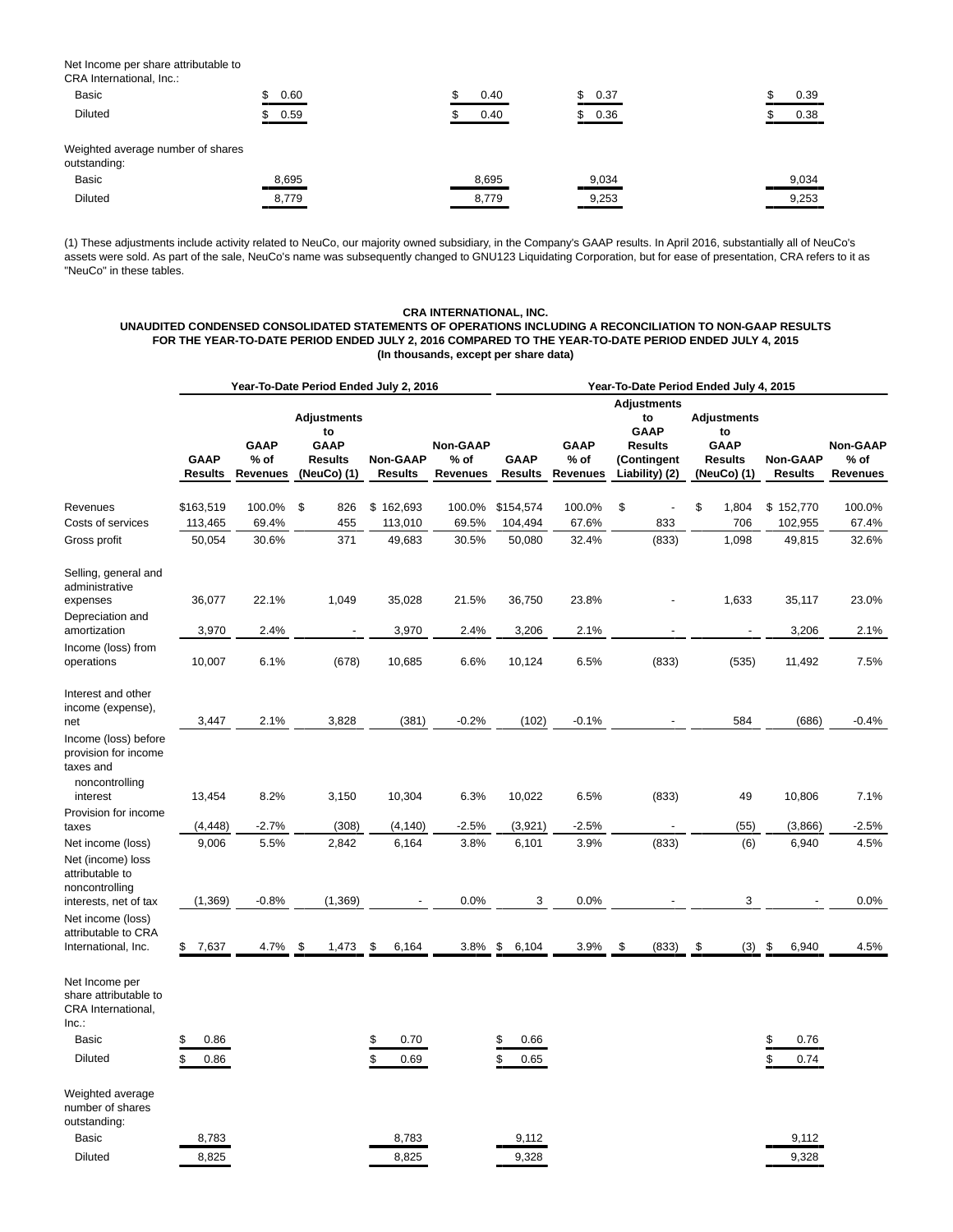(1) These adjustments include activity related to NeuCo, our majority owned subsidiary, in the Company's GAAP results. In April 2016, substantially all of NeuCo's assets were sold. As part of the sale, NeuCo's name was subsequently changed to GNU123 Liquidating Corporation, but for ease of presentation, CRA refers to it as "NeuCo" in these tables.

(2) This adjustment includes activity related to an increase in the liability for future contingent consideration payments in connection with a previous acquisition.

# **CRA INTERNATIONAL, INC.**

# **UNAUDITED ADJUSTED EBITDA INCLUDING A RECONCILIATION TO NON-GAAP ADJUSTED EBITDA**

**FOR THE QUARTER AND YEAR-TO-DATE PERIOD ENDED JULY 2, 2016 COMPARED TO THE QUARTER AND YEAR-TO-DATE PERIOD ENDED JULY 4, 2015 (In thousands)**

|                                                                                                                                              | <b>GAAP</b><br>Quarter<br>Ended<br>July 2, 2016 | <b>GAAP</b><br>$%$ of<br><b>Revenues</b> | <b>Adjustments</b><br>to<br><b>GAAP</b><br><b>Results</b><br>(NeuCo) (1) | <b>Non-GAAP</b><br>Quarter<br><b>Ended</b><br>July 2, 2016 | Non-GAAP<br>$%$ of<br><b>Revenues</b> | <b>GAAP</b><br>Quarter<br><b>Ended</b><br>July 4, 2015 | <b>GAAP</b><br>$%$ of<br><b>Revenues</b> | <b>Adjustments</b><br>to<br><b>GAAP</b><br><b>Results</b><br>(Contingent<br>Liability) (2) | <b>Adjustments</b><br>to<br><b>GAAP</b><br><b>Results</b><br>(NeuCo) (1) | <b>Non-GAAP</b><br>Quarter<br><b>Ended</b><br>July 4, 2015 | <b>Non-GAAP</b><br>$%$ of<br><b>Revenues</b> |
|----------------------------------------------------------------------------------------------------------------------------------------------|-------------------------------------------------|------------------------------------------|--------------------------------------------------------------------------|------------------------------------------------------------|---------------------------------------|--------------------------------------------------------|------------------------------------------|--------------------------------------------------------------------------------------------|--------------------------------------------------------------------------|------------------------------------------------------------|----------------------------------------------|
| Revenues                                                                                                                                     | \$<br>82,607                                    | 100.0%                                   | \$<br>88                                                                 | \$<br>82,519                                               | 100.0%                                | \$<br>76,535                                           | 100.0%                                   | \$                                                                                         | \$<br>937                                                                | \$<br>75,598                                               | 100.0%                                       |
| Net income<br>(loss)<br>attributable to<br><b>CRA</b><br>International,<br>Inc.<br>Net income<br>(loss)<br>attributable to<br>noncontrolling | \$<br>5,215                                     | 6.3%                                     | \$<br>1,709                                                              | \$<br>3,506                                                | 4.2%                                  | \$<br>3,325                                            | 4.3%                                     | \$                                                                                         | \$<br>(156)                                                              | \$<br>3,481                                                | 4.6%                                         |
| interest, net<br>of tax                                                                                                                      | 1,552                                           | 1.9%                                     | 1,552                                                                    |                                                            | 0.0%                                  | (123)                                                  | $-0.2%$                                  |                                                                                            | (123)                                                                    |                                                            | 0.0%                                         |
| Net income<br>(loss)<br>Interest                                                                                                             | 6,767                                           | 8.2%                                     | 3,261                                                                    | 3,506                                                      | 4.2%                                  | 3,202                                                  | 4.2%                                     |                                                                                            | (279)                                                                    | 3,481                                                      | 4.6%                                         |
| expense<br>(income), net<br>Provision for                                                                                                    | 120                                             | 0.1%                                     |                                                                          | 120                                                        | 0.1%                                  | 138                                                    | 0.2%                                     |                                                                                            | 13                                                                       | 125                                                        | 0.2%                                         |
| income taxes<br>Depreciation<br>and                                                                                                          | 2,502                                           | 3.0%                                     | 308                                                                      | 2,194                                                      | 2.7%                                  | 2,189                                                  | 2.9%                                     |                                                                                            | $\overline{7}$                                                           | 2,182                                                      | 2.9%                                         |
| amortization                                                                                                                                 | 2,121                                           | 2.6%                                     |                                                                          | 2,121                                                      | 2.6%                                  | 1,545                                                  | 2.0%                                     |                                                                                            |                                                                          | 1,545                                                      | 2.0%                                         |
| <b>EBITDA</b><br>Share-based<br>compensation                                                                                                 | 11,510                                          | 13.9%                                    | 3,569                                                                    | 7,941                                                      | 9.6%                                  | 7,074                                                  | 9.2%                                     |                                                                                            | (259)                                                                    | 7,333                                                      | 9.7%                                         |
| expenses<br>Amortization                                                                                                                     | 1,450                                           | 1.8%                                     |                                                                          | 1,450                                                      | 1.8%                                  | 1,389                                                  | 1.8%                                     |                                                                                            |                                                                          | 1,389                                                      | 1.8%                                         |
| of forgivable<br>loans<br>Other                                                                                                              | 4,786                                           | 5.8%                                     |                                                                          | 4,786                                                      | 5.8%                                  | 3,926                                                  | 5.1%                                     |                                                                                            |                                                                          | 3,926                                                      | 5.2%                                         |
| expense<br>(income), net                                                                                                                     | (3,709)                                         | $-4.5%$                                  | (3,836)                                                                  | 127                                                        | 0.2%                                  | 119                                                    | 0.2%                                     |                                                                                            |                                                                          | 119                                                        | 0.2%                                         |
| Adjusted<br><b>EBITDA</b>                                                                                                                    | \$<br>14,037                                    | 17.0%                                    | \$<br>(267)                                                              | \$<br>14,304                                               | 17.3%                                 | \$<br>12,508                                           | 16.3%                                    | \$                                                                                         | \$<br>(259)                                                              | \$<br>12,767                                               | 16.9%                                        |

|                                                                                 | <b>GAAP</b><br>Year-to-Date<br>Period<br>Ended | <b>GAAP</b><br>% of<br>July 2, 2016 Revenues | <b>Adjustments Non-GAAP</b><br>to<br><b>GAAP</b><br><b>Results</b><br>(NeuCo) (1) | Year-to-Date<br>Period<br>Ended<br>July 2, 2016 | <b>Non-GAAP</b><br>% of<br>Revenues July 4, 2015 Revenues Liability) (2) |     | <b>GAAP</b><br>Year-to-Date<br>Period<br><b>Ended</b> | <b>GAAP</b><br>% of | <b>Adjustments</b><br>to<br><b>GAAP</b><br><b>Results</b><br>(Contingent | Adjustments<br>to<br><b>GAAP</b><br><b>Results</b><br>(NeuCo) (1) | <b>Non-GAAP</b><br>Year-to-Date<br>Period<br><b>Ended</b><br>July 4, 2015 | <b>Non-GAAP</b><br>$%$ of<br>Revenues |
|---------------------------------------------------------------------------------|------------------------------------------------|----------------------------------------------|-----------------------------------------------------------------------------------|-------------------------------------------------|--------------------------------------------------------------------------|-----|-------------------------------------------------------|---------------------|--------------------------------------------------------------------------|-------------------------------------------------------------------|---------------------------------------------------------------------------|---------------------------------------|
| Revenues                                                                        | 163,519                                        | 100.0% \$                                    | 826                                                                               | 162,693                                         | 100.0%                                                                   | \$. | 154,574                                               | 100.0%              |                                                                          | \$<br>0.804                                                       | \$<br>152,770                                                             | 100.0%                                |
| Net income<br>(loss)<br>attributable to<br><b>CRA</b><br>International,<br>Inc. | \$<br>7,637                                    | 4.7%                                         | \$<br>1.473                                                                       | \$<br>6,164                                     | 3.8%                                                                     | \$  | 6,104                                                 | 3.9%                | \$<br>(833)                                                              | \$<br>(3)                                                         | \$<br>6,940                                                               | 4.5%                                  |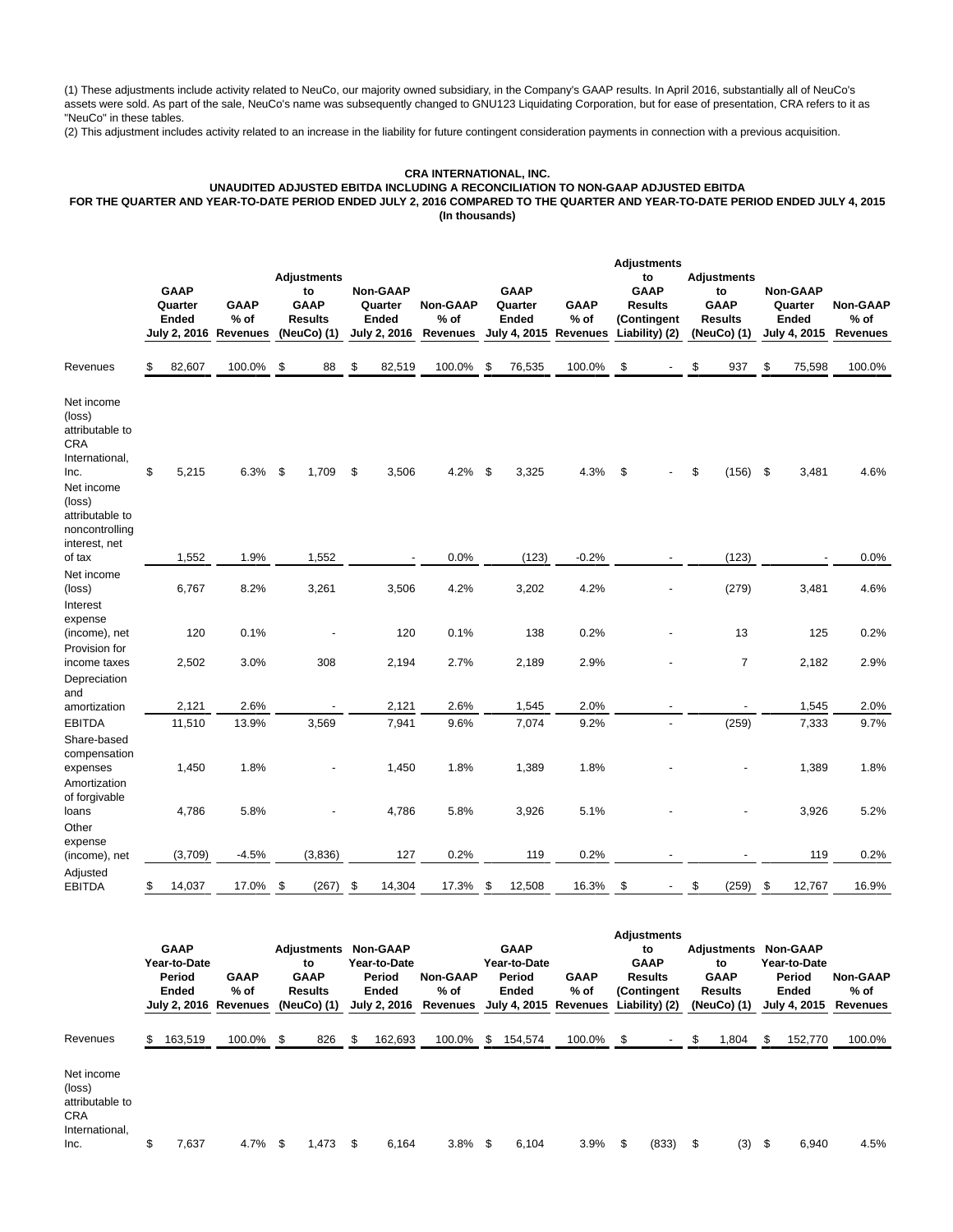| Net income<br>(loss)<br>attributable to<br>noncontrolling |              |         |                |              |       |              |             |             |             |              |       |
|-----------------------------------------------------------|--------------|---------|----------------|--------------|-------|--------------|-------------|-------------|-------------|--------------|-------|
| interest, net<br>of tax                                   | 1,369        | 0.8%    | 1,369          |              | 0.0%  |              | 0.0%<br>(3) |             | (3)         |              | 0.0%  |
| Net income<br>(loss)<br>Interest                          | 9,006        | 5.5%    | 2,842          | 6,164        | 3.8%  | 6,101        | 3.9%        | (833)       | (6)         | 6,940        | 4.5%  |
| expense<br>(income), net                                  | 227          | 0.1%    | $\overline{7}$ | 220          | 0.1%  | 263          | 0.2%        |             | 21          | 242          | 0.2%  |
| Provision for<br>income taxes                             | 4,448        | 2.7%    | 308            | 4,140        | 2.5%  | 3,921        | 2.5%        |             | 55          | 3,866        | 2.5%  |
| Depreciation<br>and                                       |              |         |                |              |       |              |             |             |             |              |       |
| amortization                                              | 3,970        | 2.4%    |                | 3,970        | 2.4%  | 3,206        | 2.1%        |             |             | 3,206        | 2.1%  |
| <b>EBITDA</b>                                             | 17,651       | 10.8%   | 3,157          | 14,494       | 8.9%  | 13,491       | 8.7%        | (833)       | 70          | 14,254       | 9.3%  |
| Share-based<br>compensation                               |              |         |                |              |       |              |             |             |             |              |       |
| expenses<br>Amortization<br>of forgivable                 | 3,099        | 1.9%    |                | 3,099        | 1.9%  | 2,998        | 1.9%        |             |             | 2,998        | 2.0%  |
| loans<br>Other                                            | 9,240        | 5.7%    |                | 9,240        | 5.7%  | 7,500        | 4.9%        |             |             | 7,500        | 4.9%  |
| expense<br>(income), net                                  | (3,674)      | $-2.2%$ | (3,836)        | 162          | 0.1%  | (161)        | $-0.1%$     |             | (606)       | 445          | 0.3%  |
| Adjusted<br><b>EBITDA</b>                                 | \$<br>26,316 | 16.1%   | \$<br>(679)    | \$<br>26,995 | 16.6% | \$<br>23,828 | 15.4%       | \$<br>(833) | \$<br>(536) | \$<br>25,197 | 16.5% |

(1) These adjustments include activity related to NeuCo, our majority owned subsidiary, in the Company's GAAP results. In April 2016, substantially all of NeuCo's assets were sold. As part of the sale, NeuCo's name was subsequently changed to GNU123 Liquidating Corporation, but for ease of presentation, CRA refers to it as "NeuCo" in these tables.

(2) This adjustment includes activity related to an increase in the liability for future contingent consideration payments in connection with a previous acquisition.

## **CRA INTERNATIONAL, INC. UNAUDITED CONDENSED CONSOLIDATED BALANCE SHEETS (In thousands)**

|                                            | July 2,<br>2016 | January 2,<br>2016 |
|--------------------------------------------|-----------------|--------------------|
| <b>Assets</b>                              |                 |                    |
| Cash and cash equivalents                  | \$<br>12,205 \$ | 38,139             |
| Accounts receivable and unbilled, net      | 93,893          | 86,377             |
| Other current assets                       | 20,313          | 16,278             |
| Total current assets                       | 126,411         | 140,794            |
| Property and equipment, net                | 37,735          | 31,338             |
| Goodwill and intangible assets, net        | 78,861          | 80,561             |
| Other assets                               | 52,487          | 61,024             |
| Total assets                               | \$295,494\$     | 313,717            |
| Liabilities and shareholders' equity       |                 |                    |
| <b>Current liabilities</b>                 | \$<br>69,913 \$ | 86,458             |
| Long-term liabilities                      | 21,174          | 16,191             |
| <b>Total liabilities</b>                   | 91,087          | 102,649            |
| Total shareholders' equity                 | 204,407         | 211,068            |
| Total liabilities and shareholders' equity | \$295,494\$     | 313,717            |

# **CRA INTERNATIONAL, INC.**

**UNAUDITED CONDENSED CONSOLIDATED STATEMENTS OF CASH FLOWS**

(In thousands)

| Fiscal Year-to-Date Fiscal Year-to-Date |         |
|-----------------------------------------|---------|
| July 2,                                 | July 4, |
| 2016                                    | 2015    |
|                                         |         |

|  | Operating activities: |  |
|--|-----------------------|--|
|  |                       |  |